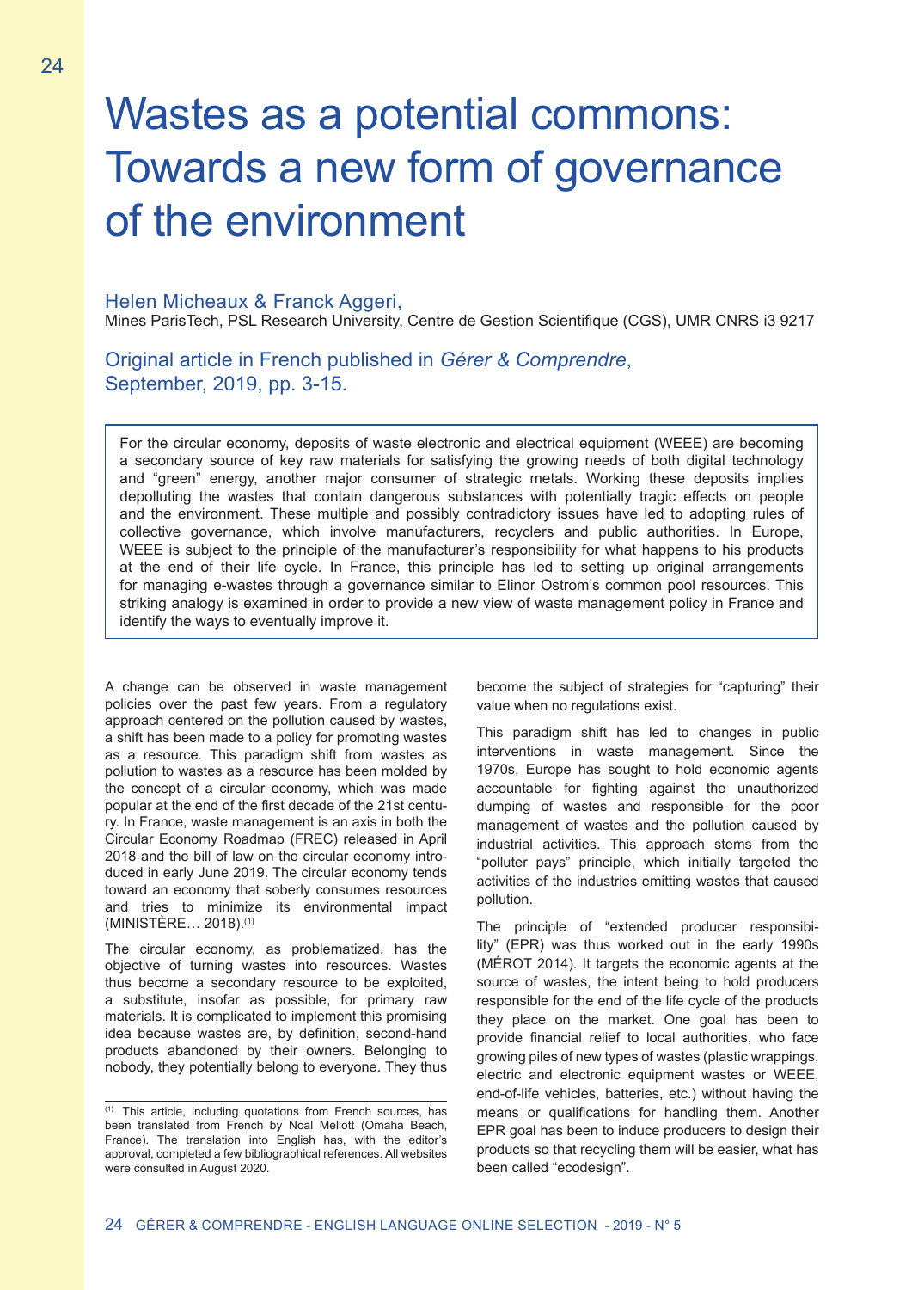This policy for allotting responsibility is innovative in comparison with traditional forms of management, which pitted government interventions against private initiatives. It is complementary to traditional interventions by public authorities, such as regulations and incentives. In environmental problems, "*given the level of uncertainty, of complexity […] and of the distribution of know-how between several parties, public authorities no longer have enough means or knowledge for unilaterally building a regulatory framework*" (AGGERI 2000).

Transposing the EPR principle into the law of EU member states has given rise, depending on the options selected, to different systems of waste management. In France, an original model of governance has arisen that musters private parties to collectively manage wastes; a common resource. This implies, beyond classical public-private contracts, a novel form of collaboration between the state and private entities. The transition toward a circular economy involves taking up a major challenge: mobilize all entities concerned (producers, recyclers, consumers, etc.). The intent is less to enforce rules than to encourage initiatives and develop innovative partnerships for the purpose of coming up with new solutions. The method for drafting the circular economy roadmap (FREC) and the transposition of its words into deeds illustrate this process. FREC seeks to be participatory and empowering.

This model of collective governance reminds us of the governance of the commons, the topic of many writings since the seminal work done by Elinor Ostrom. This article, drawn from work on a dissertation,<sup>(2)</sup> proposes an original interpretation of waste management policy in France by making a detour through the commons. After indicating how the problem of WEEE resembles the tragedy of a common pool of resources, we shall use the literature to suggest how to overcome this tragedy. An approach is then proposed to wastes as a common good with a potential for being collectively valued; and an analogy, made between the governance of the "waste commons" in France and that of natural resources as described by Ostrom. This comparison helps us discern the major points of difference and imagine possibilities for regulation.

# The tragedy of electronic wastes as a common resource

The development of digital technology and green energy has revealed developed countries' critical dependence on special strategic metals. Essential to high tech production, this new source of geopolitical tensions is upsetting economic relations worldwide. China controls nearly 95% of the world's production of rare earths, including neodymium and dysprosium (used in the magnets of wind turbines). Although rare earths only amount to 0.01% of the production of iron and represent an annual market of \$6.5 billion — 276 times less than the oil market (PITRON 2018, p. 179) — China's dominant position is a factor of fragility for all branches of high tech that depend on these metals, even though very small quantities are at stake.

## **The urban mine, valuable deposits with tragic consequences**

From the perspective of a circular economy, the wastes from electric and electronic equipment (WEEE) represent a noteworthy deposit of strategic metals. To imagine WEEE's potential value as a secondary resource, an analogy has been made with "urban mines", the "place to prospect for new deposits of raw materials" (GELDRON 2016).<sup>(3)</sup> While "natural" mines are being depleted, urban mines are stocking ever more metals. A tonne of mobile telephones contains an estimated 200 g of gold as compared with 5 g/tonne of minerals extracted from a "worthwhile" goldmine. In addition, working urban mines can help relieve the economic and environmental pressures on raw materials.

However the analogy with mining has limits. The major one is the complexity of tapping the resources contained in wastes. In effect, the electronic wastes in urban mines are dispersed and polluted; and their composition varies with changes in technology, changes so rapid that the European Union has to regularly update its list of strategic metals. Besides, despite their potential as a strategic resource, electronic wastes also contain substances dangerous for people and the environment, substances ranging from refrigerants to the mercury in fluorescent tubes or flat backlight screens, or the heavy metals like bromine in flame retardants for plastics.

Europe has strict regulations about handling WEEE, but this is not the case everywhere else, in particular in Africa and Asia. In these countries, the retrieval of the value stored in WEEE overrides the protection of health and the environment. In these lands, the wastes are processed in very small-scale operations heedless of the sanitary and environmental effects. Chip cards are heated to remove soldering; cables, burned to retrieve the copper but with the emission of toxic smoke. Highly concentrated acid baths extract the gold from circuit boards, the residue left to pollute soil and streams.

While the inappropriate processing of WEEE has tragic effects, the value of urban mines has been significantly underestimated. Only a quarter of the metals contained in WEEE are recycled — less than 1% of strategic metals (UNEP 2011). In fact, these strategic metals are often complex alloys that have to be separated from other substances, a costly operation. Retrieving WEEE is not so much a technological as an economic challenge.

<sup>(2)</sup> MICHEAUX 2017. This dissertation was conducted under the Chair "Mines Urbaines", which groups the three engineering schools in the ParisTech network. Its methodology entailed consulting many secondary sources (reports, acts of law, studies, etc.) and carrying out approximately sixty semidirective interviews with various people in WEEE in France and Europe. See http://mines-urbaines.eu/fr/accueil/.

<sup>(3)</sup> MINE URBAINE© et MINES URBAINES© are trademarks owned by the firm RECUPYL and ParisTech Foundation.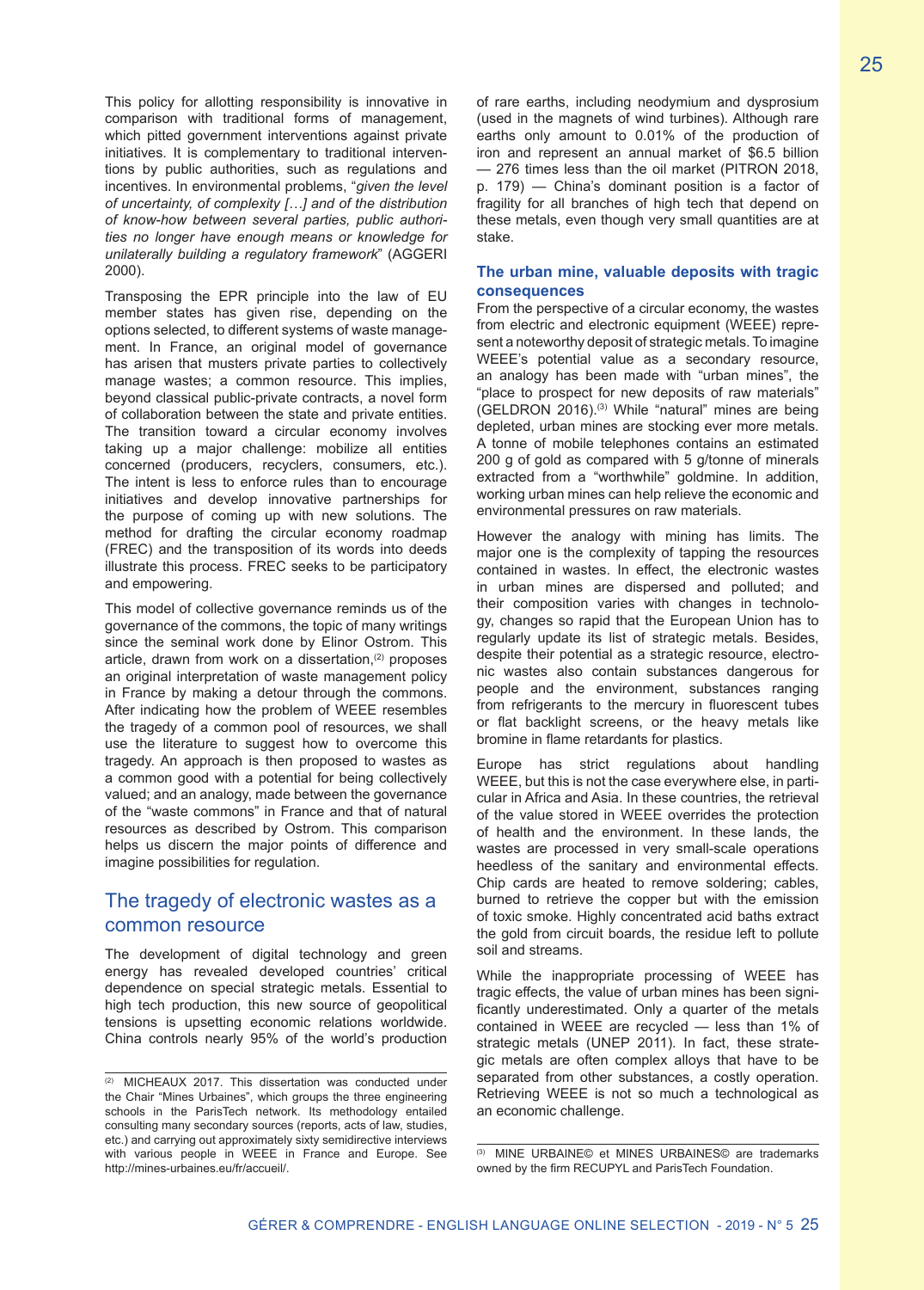#### **A parallel with the tragedy of the commons**

The WEEE situation is a variant of the "tragedy of the commons", a phrase coined by the ecologist Garrett Hardin (1968). His well-known article cites the example on a pasture open to all herdsmen. Pushed by his own interest, each herdsman will be tempted to bring ever more cattle to graze on the commons. This ultimately depletes the resource, and the pasture will no longer be of use. This example illustrates that actions by a plurality of persons are unable to favor the conservation of a joint resource because of the centrifugal forces of individual interests. Hardin concluded that the optimal management of a commons necessitates either private ownership or state allocation.

This predatory "logic" leads to a tragedy… with a few qualifications in the case of electric and electronic wastes. WEEE represents a store of value that does not, in principle, belong to anyone. This abandoned value is the source of the informal (or even illegal) operations that seek to retrieve it. Motivated by the quest for profits, these operations pay no heed to the environmental impact. The greed of these economic agents pushes them to collect a maximum of wastes in order to retrieve as much value as possible at the lowest cost. By grabbing important deposits of WEE (nearly two thirds of those produced in Europe), these informal operations jeopardize the legitimate business of companies in the formal (or official) economy in Europe. These informal businesses do not play by the rules, destabilize the system and impair the development of industries much better equipped to process wastes. The impact on nature and human health is negative; and the importance and value of WEEE are underestimated. As in the situation described by Hardin, this tragedy can be blamed on opportunists who, in pursuit of their own interests, are heedless of environmental regulations or ethical rules.

#### **How to cope with the tragedy of the commons?**

To see how to cope with the tragedy of the commons, we must turn to Elinor Ostrom's (1990) work. This recipient of the Nobel Prize in Economics formalized another conception that objected to Hardin's pessimistic view, considering it to be reductionist since it overlooked economic agents' capacity for selfregulation. She proposed an interpretation for a much more sustainable management of the commons.

Ostrom sought to show that several ancestral communities had successfully undertaken the collective conservation of a common resource while resisting the hegemony of globalization and the dominance of the laws of the marketplace. She adopted this approach to study cases from around the world of communities that have kept this form of collective management for the conservation of the natural resources useful to them. A major result of her research was to identify eight principles for the governance of "common pool resources", namely:

• Clearly define the limits of the resource and the limitations on users' rights. This principle brings into the picture the users of the resource, *i.e.*, the group of individuals who have a stake in its efficient management.

• Establish rules of use adapted to local conditions and obligations.

• Set up arrangements for users to take part in collective decision-making and the adoption of operational rules.

• Establish a system for monitoring the resource in which supervisors are accountable to users or are themselves users.

• Impose a graduated set of sanctions as a function of the seriousness and context of violations. A key to success is that users themselves, instead of an outside authority, should make decisions about sanctions.

• Institute rapid, low-cost procedures for settling conflicts.

• Obtain at least a minimal recognition by outside authorities of the right of communities to organize themselves and of the rules stemming from this selforganization.

• Nest multiple layers of rules and institutions.

The key is to involve those who use the resource — called "*commoners*" — in setting up the rules for conservation of the resource. For Ostrom, Hardin's tragedy resulted from the absence of user-made rules. It corresponded to a laissez-faire that eventually depletes the common resource.

We can point out a first difference with the idea of wastes as a commons: wastes have no "natural" value, unlike so-called natural resources, such as plant- or wildlife or raw materials. Electronic wastes are a source of pollution to be eliminated; but the collective actions of collecting, decontaminating and processing these wastes are what endows them with a potential value owing to the substances they contain.

A recent approach to the problem of the commons helps us deepen the analogy. Since the digital revolution, the idea of the commons has been expanded to cover immaterial goods, such as information (DARDOT & LAVAL 2015, CORIAT 2015). Since Ostrom's studies of "natural" commons, a whole field of research has been opened on the commons as a center of collective actions.

#### **The commons as a form of politics**

Nowadays, communities of citizens are demanding the creation of common pool resources and the right to use them. The commons is presented as a cure for the lack of confidence in politics, as evidence of new forms of sociability, sharing and cooperation, as "*spaces of citizen initiatives of co-construction" where users enjoy a degree of "direct participation in collective management*" (MONSEIGNE 2016). Pierre Dardot and Christian Laval (2015) have boosted this approach by proposing a view of the commons as a new form of collective action that results from mobilization and can take a multitude of forms. Benjamin Coriat (2015) has adopted a similar approach to discussing the "return of the commons". As these authors admit, the commons used to be related to the nature of things; it did not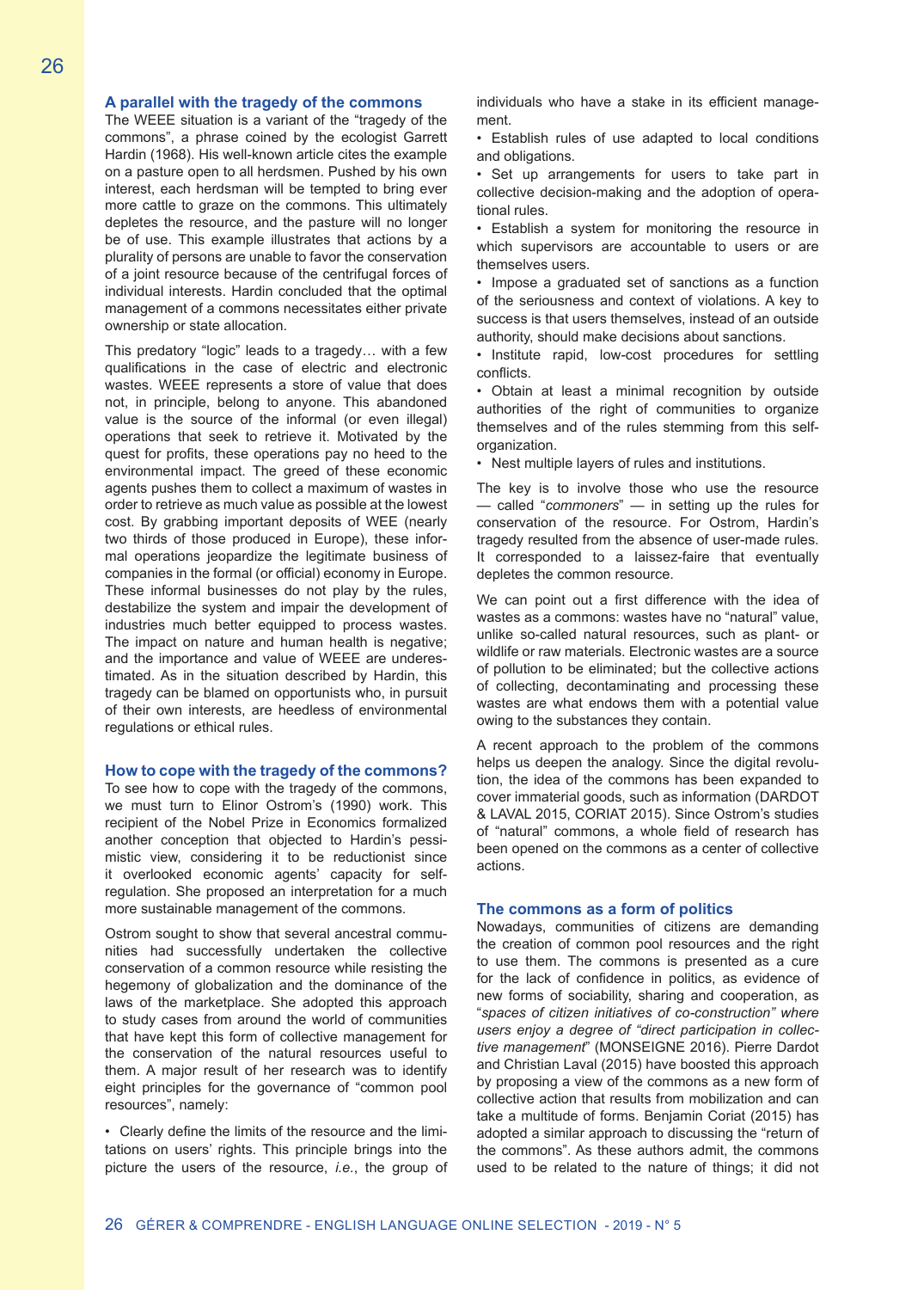processes for endowing WEEE with value can thus be likened to the activity of "commoning" whereby the common resource emerges from collective action.

#### **Three key factors and the example of Wikipedia**

The commons now has many forms. Three points — a resource, a community and a governing structure define it and set it apart from as a collective action. The resource might be natural (a river or forest), material (a theater or fleet of wind turbines) or immaterial (software or knowledge). The community is the group of individuals who claim the right to use this resource. Through collective discussions and negotiations, it lays down the rules for using the commons and institutes reciprocal obligations. These group-made rules give shape to a governing structure.

A well-known example of an information commons is Wikipedia, the online encyclopedia. In this case, there is no need to protect a material, "natural" resource against the risk of depletion. Instead, the risk is that the quality of the information in the encyclopedia declines. This quality is what is to be protected. For this purpose, rules and conventions have been collectively established. Let us examine Wikipedia as a common pool resource in relation to the three aforementioned points.

The RESOURCE is an encyclopedia that, like general and specialized encyclopedias, almanacs and atlases, contains information. It is made up of articles classified by category.

The community is formed by Wikipedia's users. It is open to all: any user may become an author, corrector and contributor.

Two aspects of its governance are salient: the special status of some members of the community and the ranking of rules. Some members of the community have a special status and are technically qualified in comparison with ordinary contributors: the positions of system administrator and of system operator (the persons who manage accounts, verify addresses, etc.). These operators probably have the broadest technical power, since they may delete or protect pages, or sanction behaviors. Decisions are made by consensus. Any user may initiate a process for making a decision. Different tools and methods help the Wikipedia community reach a consensus. In addition, rules are ranked in a hierarchy, which may be modified at any time. Only the "*five pillars*" cannot be changed, namely: Wikipedia is an encyclopedia; neutrality of viewpoint; "*free content that anyone can use, edit and distribute"; "respect and civility*" between editors; and "no firm rules" apart from these five.<sup>(4)</sup> Rules

and recommendations stipulate what is accepted or not (the respect of copyright law, the right to modify posted information, etc.). For example, a contributor may not, given the pillar on neutrality, post unpublished work from his own research. Conventions have also been established to see to the coherent presentation of contributions (page layout, typesetting, etc.). If conflict occurs or the rules are violated, various methods of dispute resolution exist, ranging from requests for community input to recourse to an arbitration committee, a procedure that might lead to blocking a user's account.

The enthusiasm created by the commons movement opens possibilities for responding to the problems related to collective action. For WEEE however, a major difference exists; and Ostrom's principles of common pool resource governance cannot be applied as such. The aforementioned commons, whether natural or informational, have arisen out of a spontaneous demand by persons who are willing to take responsibility for the common resource and have a direct interest in doing so. In the case of WEEE, these persons do not exist. In fact, the value in wastes is not directly accessible. It is a potential to be realized only if the wastes are processed collectively. So, the actions of collecting, decontaminating and processing must be performed in order to recuperate the value of the secondary substances latent in these wastes. In other words, there are no commoners at the outset.

This major difference means that a new sort of commons must be designed wherein the state plays the key role by designating the leaders and parties responsible for developing this commons. To pursue the analysis of wastes as a potential common pool resource, let us look at the EU's EPR and at the French case.

# The EU's extended producer responsibility (EPR)

Under EU directives about the wastes subject to the principle of extended producer responsibility (EPR), producers of the wastes have two options. They may assume their responsibility individually (by setting up WEEE collection points for recuperating their own products and equipment at the end of their life cycle and processing them in compliance with regulations) or collectively (by joining an organization that groups several producers and manages shared points of waste collection). For obvious reasons related to economies of scale, most producers choose the latter option, whereby an organization assumes the responsibility for achieving the collection and processing objectives of its members, objectives calculated as a function of the volume of the products that these members have placed on the market.

In France, application of the EPR principle has spawned approximately fifteen EPR groupings, each for a certain sort of wastes: end-of-life vehicles, batteries, textiles, WEEE, etc. These groupings are managed collectively by "*eco-organizations*", a term proposed by Alain Geldron, a national expert on raw materials at the French Agency for the Environment and Energy 27

<sup>(4)</sup> https://en.wikipedia.org/wiki/Wikipedia:Five\_pillars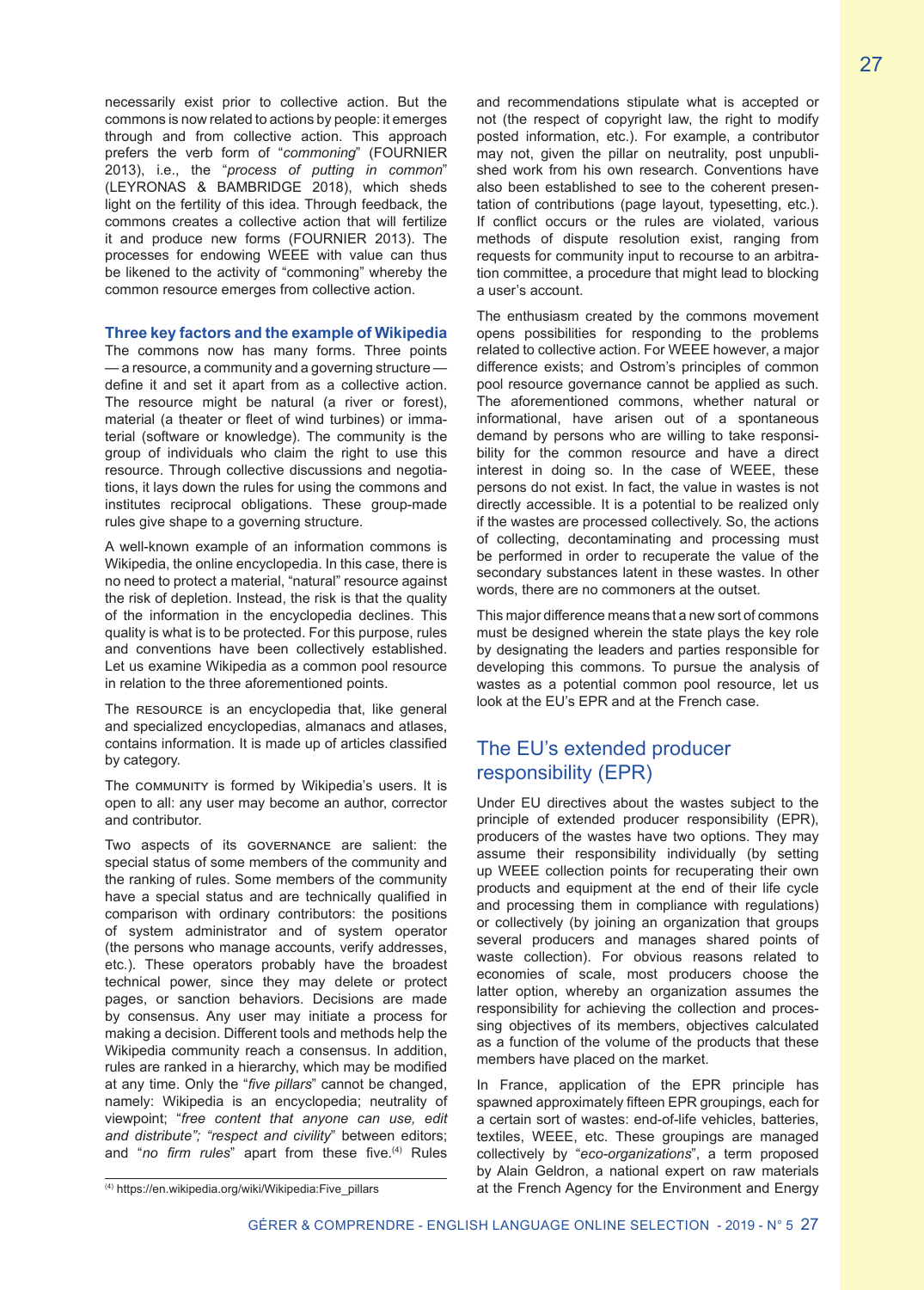Management (ADEME). The producers who do not want to set up their own system may thus transfer their obligations for collecting and processing the wastes coming from their products to an eco-organization by making a payment. There are two eco-organizations for WEEE: Eco-Systèmes-Récylum (ESR) and Ecologic.

France is not the only country that has transferred the governance of wastes to eco-organizations. Such organizations exist in other EU member states. A study by ADEME (2016) has identified the points of convergence and divergence in the systems of member states for organizing and funding EPR groupings. Let us focus on the case of France with its particular model of joint consultations and collective responsibility, which implicates a large number of stakeholders for managing wastes and extracting value from them.

## **EPR groupings in France: A governance of the commons?**

This collective model is related to a form of governance for common pool resources. Before insisting on the major difference (the "natural" absence of commoners), let us pursue the analogy by describing the characteristics of wastes as a common resource (cf. Table 1) with a community of users and stakeholders that has a governing structure.

THE RESOURCE is the wastes that have a value if collectively processed to extract it. They are a source of energy, of substances and of spare parts. In 2016, 80% (in tonnes) of WEEE were recycled. The others forms of processing involved extracting energy (8%), reconditioning for reuse (1%) and reusing parts (1%), while 10% were eliminated (ADEME 2017). However wastes do not "naturally" have a value. The net value of most WEEE is, in fact, negative owing to the costs of decontamination and processing. In 2013, the income from all eco-organizations amounted to €87,979,000 in comparison with operational costs of €203,854,000 (ADEME 2014).

From the viewpoint of a circular economy, we see farther and can talk about the social value of wastes. Waste management creates local jobs, which cannot be offshored, and brings people back into the labor force. According to a recent study (ORDIF 2018), nineteen full-time jobs were created per 10,000 tonnes of household wastes in île-de-France, which includes the greater Paris area. WEEE alone accounts for 7000 jobs in France, 2700 of them mostly in the "social

and solidarity economy", in jobs related to reusing wastes (ECO-SYSTÈMES 2017).

The community of users and stakeholders: Its organization and special status. This community is mainly made up of producers or, more precisely, those parties who bring their products to the market and are subject to EPR. However it is important not to forget stakeholders, who also take part in the governance of EPR groupings, among them: local elected officials, certified associations for the protection of the environment, national consumer organizations, the operators involved in waste prevention and management (including those in the "social and solidarity economy"), labor organizations, representatives from the ministries concerned, and ADEME as an expert.

In the case of WEEE, all producers of household appliances have chosen the option for sharing the responsibility of managing these wastes by joining one of the eco-organizations in charge. Depending on the volume of products placed on the market, the producer has to pay a fee, the "eco-participation", for funding the system. This eco-participation is passed on to consumers. The WEEE eco-organizations have come out of an experiment conducted in the Nantes metropolitan area between 2002 and 2004 and funded by ADEME. The objective was to gauge the conditions (logistics, estimates of the volume of movements and costs, etc.) for setting up a nationwide organization. This experiment involving 200 producers and trade groups was intended to lead to the formation of a collective organization. Since WEEE covers quite different products and markets, three ecoorganizations were formed: Eco-Systèmes for big household appliances, Ecologic mainly for ICT (information and communications technology), and ERP (which has lost its certification) for Europe. These WEEE eco-organizations are operational. Apart from the funding that they bring to local authorities for waste collection, their major assignment is to orient the flow of wastes toward processing centers. From this purpose, they sign contracts with services that provide the logistics for transporting the wastes toward the centers, where they are grouped by category (*cf.* Figure 1).<sup>(5)</sup> The wastes are then oriented toward processing centers for decontamination,

(5) Big household appliances (GEM F and GEM HF, respectively "cold" and "not cold"), screens and small household appliances (PAM).

| Table 1:<br>A comparison of two sorts of commons |                                     |                                                                                       |
|--------------------------------------------------|-------------------------------------|---------------------------------------------------------------------------------------|
|                                                  | <b>NATURAL COMMONS</b>              | <b>WASTES AS A COMMON POOL RESOURCE</b>                                               |
| Resource                                         | A natural resource                  | Wastes, a material resource                                                           |
| Community                                        | Farmers or others                   | Producers of the wastes                                                               |
| Structure of governance                          | As described by Ostrom's principles | An executive committee (commission des<br>filières) and terms-of-service requirements |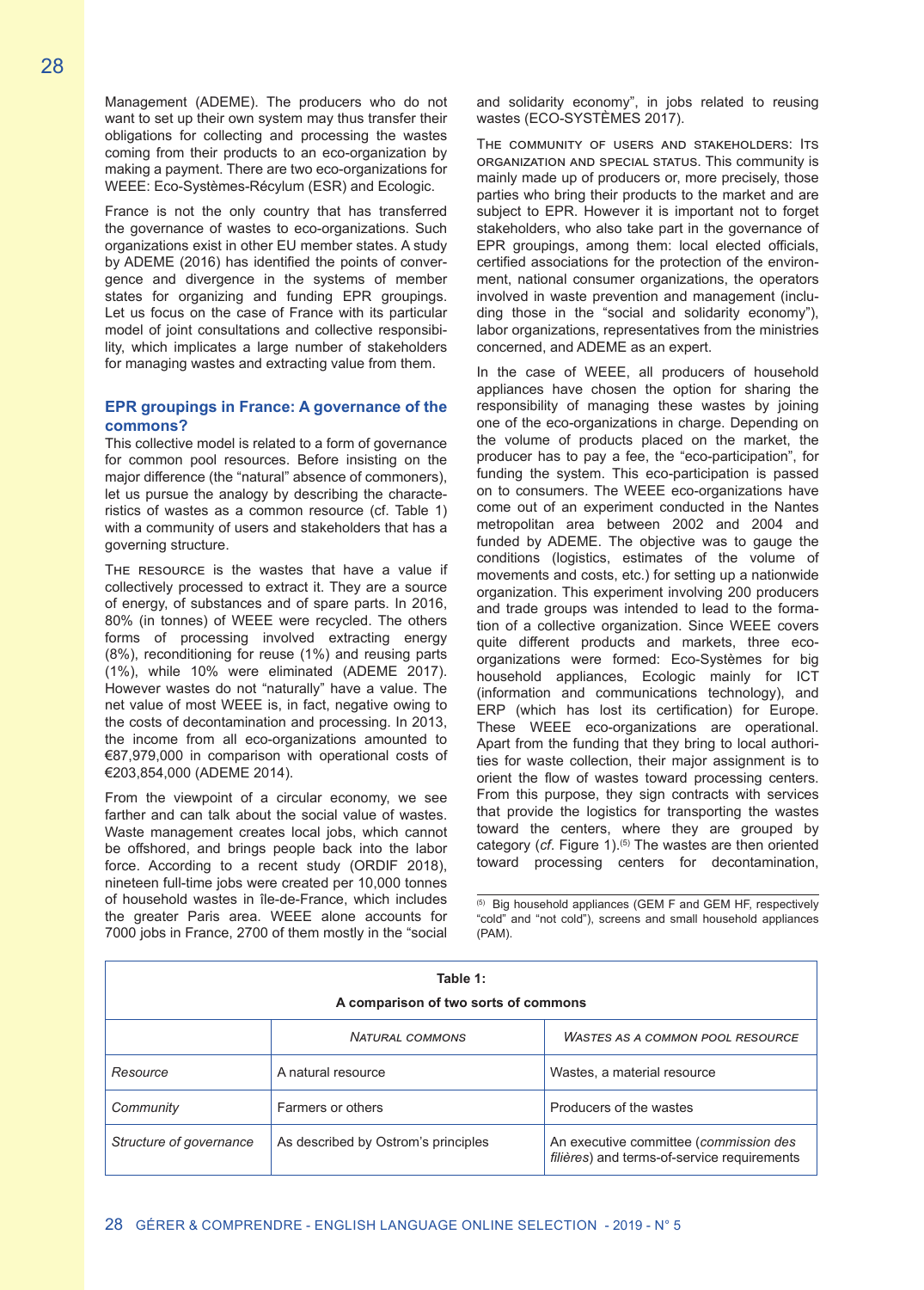

Figure 1: The contracts that shape the EPR system for WEEE

crushing and sorting of the output before reselling whatever has a value on the raw materials market. Part of the income from sales goes to the supervisory eco-organization.

These eco-organizations enjoy a special legal status: they have an assignment in the general interest but operate under private law. In this sense, they are nonprofit organizations certified by public authorities for a 6-year period, which may be renewed. They are subject to a strict set of requirements that define best-effort and performance obligations as well as their relations with stakeholders. Under French regulations, the entities that place products on the market are responsible for governance. Eco-Systèmes-Récylum is the eco-organization representing most WEEE producers: 1599 producers (representing 78.9% of the equipment placed on the market) belonged to it in 2017. Its governance is exercised by 41 firms; but state authorities examine the books.

This special legal status places an eco-organization's activities on the borderline between private and administrative law — a source of confusion and sometimes of conflict between parties. Disputes have arisen about the conditions for collecting wastes and about funding between certain eco-organizations and the local authorities who have signed contracts with them. The multiplication of legal actions involving certain EPR groupings has hampered, even paralyzed, their operations. Legal actions have had one positive effect: they have clarified the venue for hearing cases involving contracts between eco-organizations and local authorities. Four court decisions have concluded that these contracts are under administrative and not private) law.(6)

The governing structure: Consultations and terms of service. A special aspect of EPR groupings in France has to do with the procedure for drawing up the terms of service through consultations with stakeholders. These consultations take place within an executive committee (*commission des filières*), a governing body that reaches across all EPR groupings and eco-organizations (*cf*. Figure 2). Besides its advisory role in relation to the minister of the Environment, it can be consulted for an opinion about the terms of service in EPR groupings. This committee has the tasks of mediation and of harmonization between these groupings. Its members come from the state, producers, local officials, the operators involved in the waste prevention (including those in the "social and solidarity economy"), associations, labor unions and eco-organizations (The latter do not vote however).





Figure 2: The governing structure of EPR groupings

Each EPR grouping has a similar governing structure adapted to its sector: a "*place of dialog, exchanges, consultations, for sharing initiatives and pooling experiences between stakeholders on the topics specific to each grouping*" (Article D541-6-1 §VI).

<sup>(6)</sup> A decision on 5 December 2017 by the appellate court in Angers; a decision on 15 February 2018 by the appellate court in Nîmes; and two decisions on 29 May 2018 by the appellate court in Bordeaux.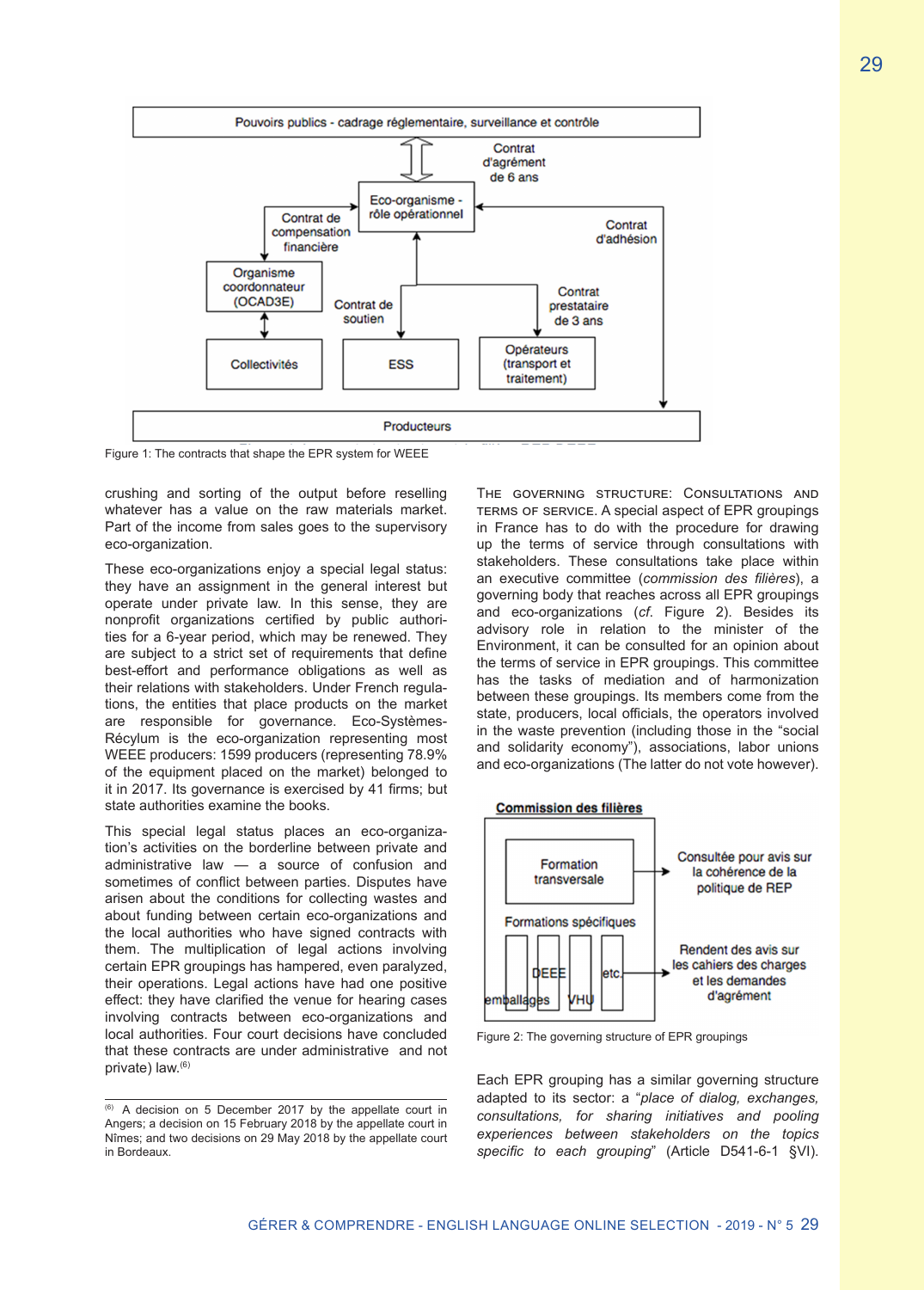These structures issue opinions on plans for decrees that will stipulate or modify the terms of services, on demands for certifying eco-organizations and on the approval of producers' proposals for setting up their own waste management systems. Figure 3 outlines the certification procedure.

These committees bring all stakeholders around the table for discussions about the clauses to introduce or modify in the terms of service of eco-organizations. Through regular meetings, they monitor EPR groupings, verify whether the objectives fixed by regulations have been reached, identify shortcomings and eventually propose improvements. Their role is, however, advisory; the executive committee itself has no decisionmaking powers. In parallel, various work groups make reports on topics submitted for consideration.

As certifications are renewed, the terms of services are redefined to include an ever expanding range of assignments. In the WEEE grouping, the terms of service have grown from four to more than forty pages (in the most recent version released in 2014). Beyond the objectives of decontaminating and processing wastes, the WEEE eco-organizations have the duties: to "*undertake actions for promoting the prevention of the production of wastes, as of the phase of the design of household electric and electronic equipment*"; to modulate eco-contributions as a function of the criteria laid down by the certifying commission; to "*see to employment*" for specific categories of job-seekers by proposing agreements with "*certified companies in the social and solidarity economy*"; to develop new channels of waste collection; and to "*foster research, development and innovations in the field of prevention and in procedures for collecting and processing household WEEE*".(7) The priorities for research are to fight against illegal waste disposal operations and study the processing of plastics

 $(7)$  The terms of service in the appendix of the decree of 2 December 2014 on the procedure of certification and the terms of service of WEEE eco-organizations.

containing flame retardants and the recycling of strategic metals. The last topic is at the origin of the Chair of Research "Urban Mines" created by Eco-Systèmes on 11 February 2014.

#### **How this new commons is different…**

A comparison of a "natural" commons with wastes as a commons brings to light the significant differences between their forms and types of governance (cf. Table 2). Let us now examine the specific characteristics of wastes as a commons in comparison within "natural" and "informational" commons.

The goal: Create value. The goal is not the conservation of a resource (as for a natural commons), nor to augment or ameliorate a database (as for an informational commons), but to endow electronic wastes with an economic value, to turn them into a resource with an optimized life cycle so as to limit the consumption of raw materials. WEEE as a common good is both negative, since these wastes might contain toxic substances, and positive since they might be a valuable resource.

A commons involving public and private actions: Beyond these different goals, the major difference has to do with the status of the parties involved. Research on the commons has concentrated on case studies outside the marketplace or state. In contrast, handling WEEE as a common good involves a mixture of market activities and government actions. On the one hand, producers have a leading role in managing wastes as a commons, and have been designated to play this role under the EPR principle. On the other hand, the state has a key place in instituting a governing structure for this new commons, since producers have few natural incentives for being concerned about the products they have placed on the market at the end of their life cycle. While allowing room for economic agents to maneuver, carry on with their business, innovate and find solutions, the state has to maintain its surveillance and control in order to see to it that objectives are attained.



Figure 3: The procedure for certifying eco-organizations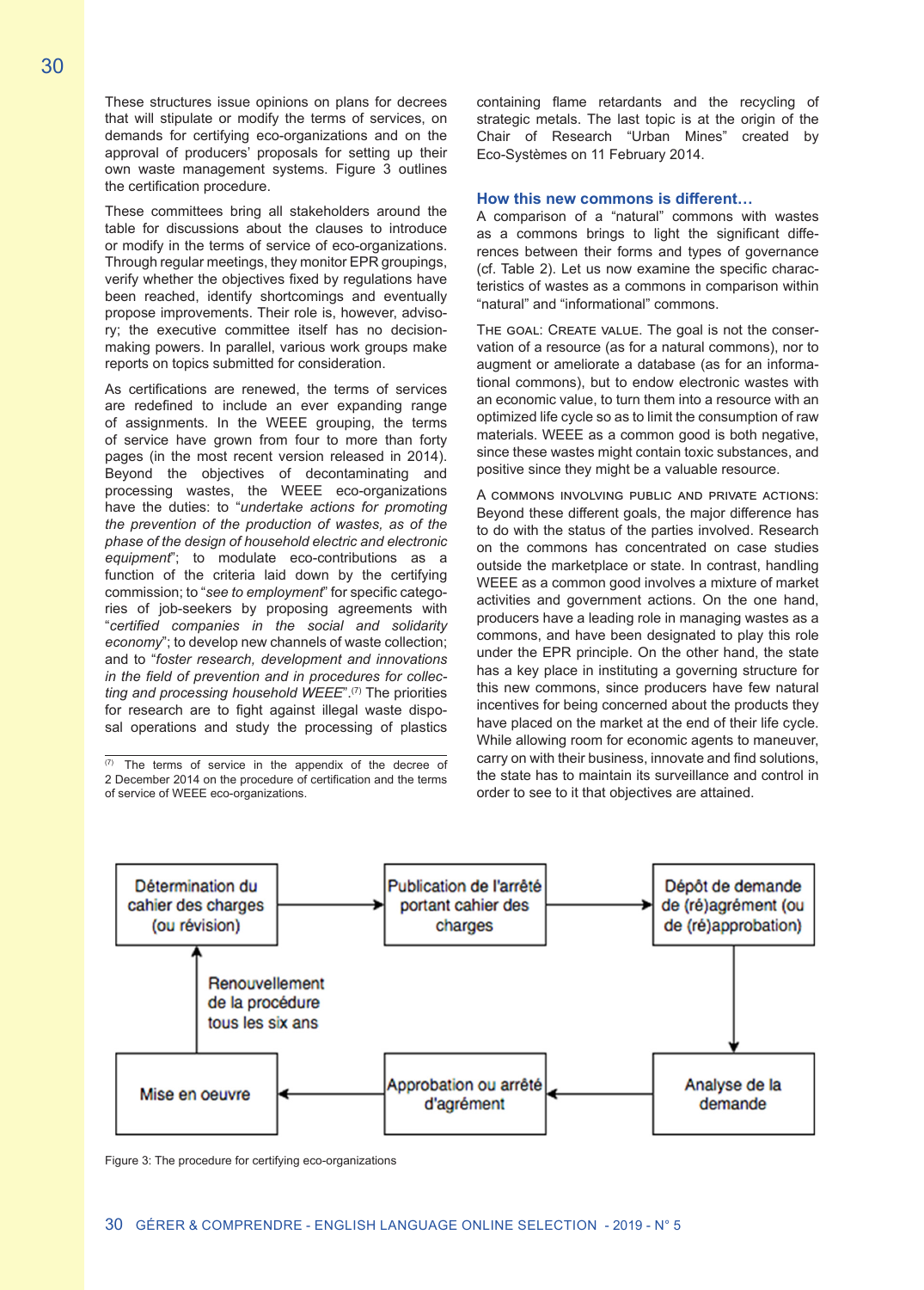| Table 2:<br>Ostrom's eight principles of common-pool resources<br>applied to EPR groupings |                                                                                                                                                                                                                                                                                                                           |  |
|--------------------------------------------------------------------------------------------|---------------------------------------------------------------------------------------------------------------------------------------------------------------------------------------------------------------------------------------------------------------------------------------------------------------------------|--|
| <b>Principles</b>                                                                          | <b>EPR</b> groupings                                                                                                                                                                                                                                                                                                      |  |
| Clearly defined limits related to<br>the resource and users' rights                        | Wastes subject to the EPR principle are a matter of law - laws that designate the<br>parties placed in charge of waste management. Regulatory measures state how the<br>EPR principle is to be applied through the authorization granted to certain parties<br>(groups or individuals) to tap these wastes as a resource. |  |
| Rules of use adapted to local<br>conditions                                                | Terms-of-service requirements foresee taking the local context under consideration<br>and including local companies from the "social and solidarity economy".                                                                                                                                                             |  |
| Arrangements for user participa-<br>tion                                                   | An executive committee (commission des filières) organizes discussions about the<br>terms of service and requirements imposed on eco-organizations.                                                                                                                                                                       |  |
| System of monitoring                                                                       | Producers and operators are overseen by "eco-organizations" and, in the case of<br>the operators of installations classified for the protection of the environment (ICPE),<br>by the state. The eco-organizations are audited annually; and their finances,<br>audited by state authorities.                              |  |
| Graduated sanctions                                                                        | In cases of violation, the administration sends a warning by mail to the producers<br>concerned. A fine might be imposed. An eco-organization might be fined €30 million<br>or stripped of its certification.                                                                                                             |  |
| Procedures for settling conflicts                                                          | Conflicts are settled via legal actions in court.                                                                                                                                                                                                                                                                         |  |
| Recognition by authorities                                                                 | Public authorities make the decisions about releasing the terms of services and<br>certifying eco-organizations.                                                                                                                                                                                                          |  |
| Nested rules and institutions                                                              | Several EPR groupings by type of wastes exist, all of them governed by a committee<br>(commission des filières). Several EU member states have such groupings.                                                                                                                                                            |  |

This public-private governance ensues from the absence of any commoners who spontaneously claim responsibility for waste management.<sup>(8)</sup> Public authorities have to appoint the commoners.

### **Wastes as a resource, another model of the commons**

The aforementioned differences lead us to think that WEEE is a "potential commons" that has to be created — an "*unknown commons*" (BERTHET 2013) in the sense that everything needs to be done. Commoners have to be appointed by authorities, and the value inherent in the wastes has to be realized through a group effort for processing the wastes, extracting value from them and innovating.

As a consequence, the EPR system in France enables us to imagine another model of the commons that, instead of being set opposite government actions or market activities, is based on a rationale of coregu-LATION whereby the "commoning" of WEEE is related to a policy negotiated by producers, public authorities and other stakeholders. This new commons takes the form of a government policy technique. It does not arise out of a cause or from the demand of economic agents who lay claim to a resource. In the case at hand, the commons is a means for state regulation. Given the absence of commoners however, the state has to appoint the persons to be in charge and institute a form of governance for the WEEE commons.

For political authorities, the interest in instituting this commons is that "*Although the commons is not necessarily a matter of consensus […] once formulated (in an assembly, meeting at work, planning group) […] it cannot be brushed aside with a wave of the hand. Once on the table, its importance can be discussed; its priority, questioned; its grounds, contested […] Common goods do not dispel conflicts, they furnish them a line of dynamic tension*" (CORDONNIER 2012, p. 6). A commons leads us to recognize what is shared, to discuss and protect it; it is a space of power struggles (LEYRO-NAS & BAMBRIDGE 2018).

So, to complete Ostrom's principles for the governance of common pool resources and adapt them to WEEE, principles have to be added about creating what is "commoned", designating the group involved (the commoners) and forming a collective organization with a mission and governing structure that involves all stakeholders (MICHEAUX 2017).

<sup>(8)</sup> By waste management, we mean, of course, a "responsible" management of wastes and not an opportunistic, informal recuperation of wastes outside the scope of social and environmental regulations.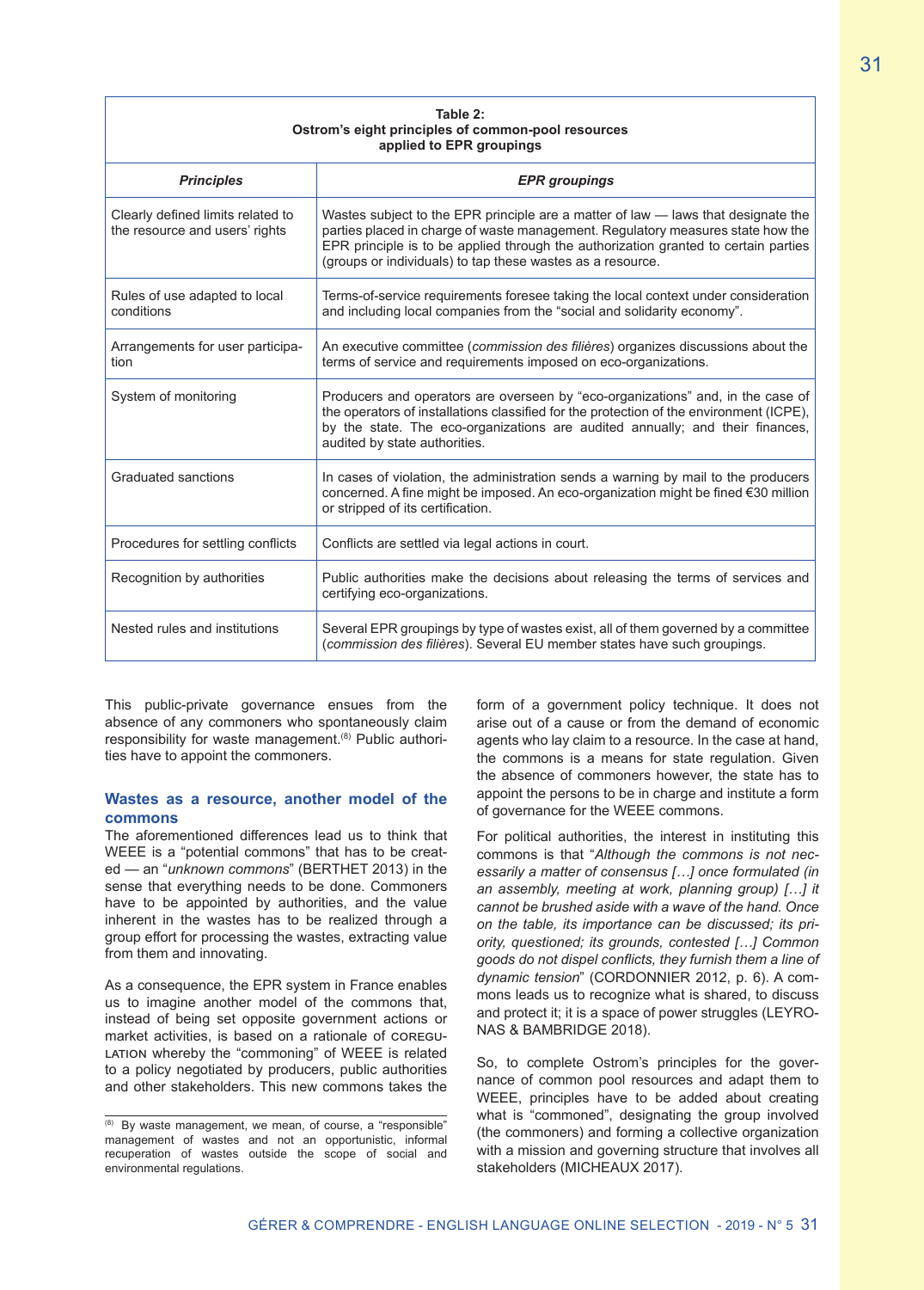# Regulating wastes as a commons: How to make improvements?

The coregulation model of EPR groupings in France is not above criticism, and will doubtlessly undergo improvements in the coming years.

In the case of WEEE, many criticisms have already been voiced. Planned obsolescence is a recurrent reproach made against electronic products and appliances for the general public. Consumers have little confidence in manufacturers. According to a poll by the Institut National de la Consommation (INC), nine out of ten people in France think that obsolescence is indeed planned.(9) Recent measures in favor of products with a longer life cycle are not always applied, and consumers are often unaware of them.(10) According to a DGCCRF survey, the measures adopted by professionals have been inadequately implemented.<sup>(11)</sup>

Meanwhile, given that electronic wastes contain potentially valuable substances (as in chip cards) as well as highly dangerous substances (*e.g.*, plastics with bromine in flame retardants), engineers in the WEEE grouping have been busy. Reusing recycled plastic is now the subject of several research programs. To cite a successful example: SEB, Veolia and Eco-Systèmes-Récylum have pooled their know-how to set up a full loop in the circular economy for small household appliances.(12)

As for the future and governance of EPR groupings, a report drafted as part of the Circular Economy Roadmap (FREC) was published in March 2018. Its conclusions served as the starting point for the bill of law on the circular economy (introduced in June 2019). Jacques Vernier (2018), the rapporteur, has drawn attention to the fact that the system of coregulation strays when the parties involved do not assume collective responsibility. His remarks were based on the example on another EPR grouping ("special and scattered wastes"), which has been paralyzed by persistent conflicts about the terms of service. In contrast, the proactive approach of the ecoorganizations in the WEEE grouping has been acknowledged (European Commission 2017).

How to provide more incentives on the individual level and develop solidarity on the collective level? Let us refer to Ostrom's principles, which shed light on an effective, sustainable governance. In the case at hand, we notice that not all these principles have been upheld.

(11) DGCCRF (Direction Générale de la Concurrence, de la Consommation et de la Répression des Fraudes). See: https://www.economie.gouv.fr/dgccrf/information-des-

consommateurs-sur-garanties-et-disponibilite-des-piecesdetachees-controle

#### **Principles but party upheld**

Ungraduated sanctions: When a certified ecoorganization does not comply with its terms of service, the EPR regulatory framework foresees sanctions, but these are far from graduated. According to Vernier (2018), existing sanctions for eco-organizations are lacking in proportionality: in the main, a fine of €30,000 (a paltry sum when the income of an ecoorganization like Eco-Systèmes-Récylum amounts to more than €100 million) or a suspension (or even cancellation) of its certification. Given the place now occupied by eco-organizations and their accumulated experience, it is hard to break a contract or radically modify it. Besides, the law has not foreseen the replacement of an eco-organization. Case law consists of a single case involving the nonrenewal of certification, but it has clarified a few points about the already collected "eco-contributions". For Verdier, the revocation of certification is an "atomic" sanction. Another criticism made by the rapporteur of the bill of law is that no sanctions have been foreseen for not reaching the objectives set in the terms of service. To make up for this, he has recommended introducing monetary sanctions, as in the energy sector, where objectives have been set for saving energy along with penalties for each extra kWh sold.

The absence of fast, cheap procedures for SETTLING CONFLICTS: The disputes, past or current, that have set some eco-organizations at odds with local authorities or with the processors of wastes have not been settled either fast or cheaply — as clearly shown in the previously mentioned example of repeated legal actions about the conditions of waste collection.

#### **The government's proposals**

Measure 28 in the FREC roadmap tries to make up for these shortcomings. It seeks to "*refound the pact of confidence of EPR groupings in order to make more room for eco-organizations while reinforcing the state's means of control for seeing to it that objectives are reached*". For this purpose, measure 28 lists six points, among them: simplify the regulatory framework so that requirements are tied to objectives; apply effective financial sanctions and incentives when objectives are not met; activate the means for effective controls; foresee the measures to be undertaken when the certification of an eco-organization that holds a monopoly is withdrawn or discontinued. These measures will increase the influence of the EPR governing structure by providing it with a better graduated set of sanctions. Financial sanctions that are actually dissuasive could then be systematically applied, and the threat of losing certification following repeated violations would have clout.

As for the settlement of conflicts, Jacques Vernier (2018) has suggested creating an independent administrative authority funded by eco-organizations and the firms that have set up their own systems. This authority would have a committee that could apply sanctions using the new graduated system. Though not adopted as such by FREC, this idea is at the origin of a point figuring in measure 28, namely: the need to "*mobilize the necessary means for investigating requests for certification, monitoring them and exercising effective control*".

<sup>(9)</sup> See: "Les nouveaux pièges de la conso", *60 millions de consommateurs*, special issue 173, June 2014.

 $(10)$  Act n°2014-344 of 17 March 2014 on consumption; Act n°2014-856 of 31 July 2014 on the social and solidarity economy; Act n°2015-992 of 17 August 2015 on the energy transition and green growth.

<sup>(12)</sup> Veolia (2016), "Le Groupe SEB, Veolia et Eco-Systèmes créent le premier partenariat industriel pour le petit électroménager recyclé en France", press release of 5 February 2016.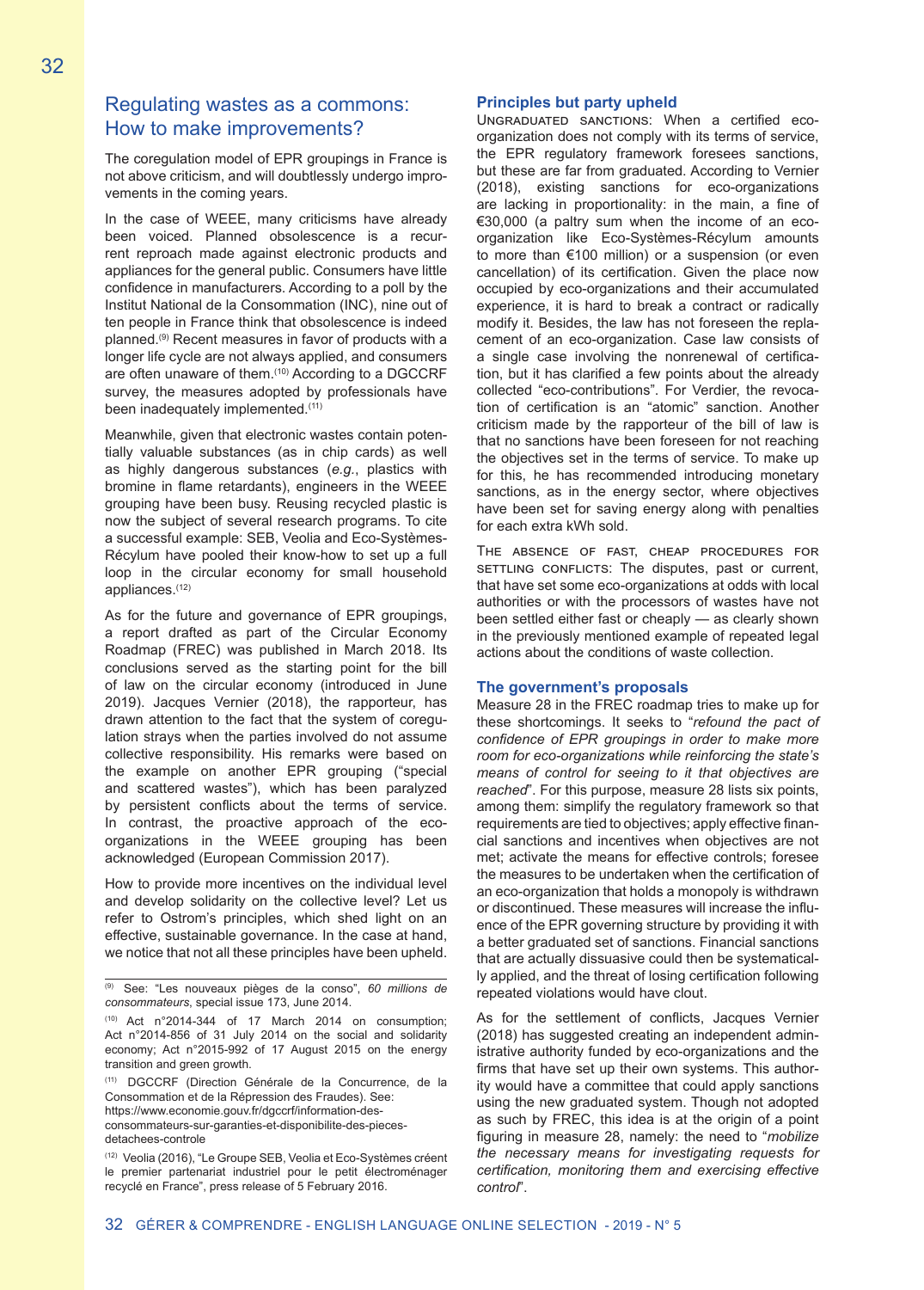In the tracks of the FREC roadmap, the government introduced, in early June 2019, a bill of law on the circular economy and the fight against wastes. $(13)$  Its provisions about controlling and sanctioning ecoorganizations have been worked out. The government has opted for an executive order instead.

To clarify the status of eco-organizations and alleviate conflicts, another idea emerged from interviews with one of these eco-organizations: grant these organizations a special status and reassert the mission of general interest as their finality. This proposal falls in line with the PACTE Act on the growth and transformation of firms. Article 176 of this act opens to profit-with-purpose corporations the possibility of "*publicizing their qualification as a 'firm with a mission'*".(14) Companies that want to do so may formulate in their statutes a mission with positive measurable effects on society and the environment. Five conditions have been laid down for obtaining this qualification. One of them is to set up a "mission committee" for monitoring and verifying observance of the mission. An independent third party is to verify whether the objectives are fulfilled.

For eco-organizations, this would mean setting up a multiparty committee for grouping all stakeholders for periods of certification. This committee would be the

(13) http://www.terraqui.com/blog/wp-content/uploads/2019/06/ Projet-loi-economie-circulaire-5-juin-2019.pdf

(14) This idea came from a report (NOTAT & SENARD 2018) based on the results of a work group that sought to theorize the concept of a "firm with a mission" (SEGRESTIN *et al*. 2015).

place where criticisms are voiced and conflicts settled. It would be a "fast-track" for settling differences before ultimate recourse to a court of law, a procedure that necessarily lasts longer and costs more.

#### **The principles of coregulation**

To see to it that changes in the future will not adulterate the system for organizing wastes as a commons, let us conclude by identifying the elementary principles for a theory of coregulation, principles parallel to Ostrom's (cf. Table 3).

The first three principles have to do with creating what will constitute the commons and with forming the group of collectively responsible "commoners". The fourth principle is about choosing a key player for seeing to the pursuit and renewal of the commons. The fifth emphasizes the centrality of a collective organization that orchestrates stakeholders' activities. The last two principles focus on the possibility of modifying the system and on the need for sanctions. They were already present in Ostrom's work. Here however, the accent is shifted toward the legitimacy of interventions by public authorities and the dynamics of the system so as to foster group learning.

Given this theoretical model of coregulation, we could imagine transposing it to other societal problems in which collective action encounters diverse interests in situations where the concerned parties do not spontaneously assume responsibility.

| Table 3:<br>The principles of coregulation                                                                          |                                                                                                                                                                                                                                                                         |  |
|---------------------------------------------------------------------------------------------------------------------|-------------------------------------------------------------------------------------------------------------------------------------------------------------------------------------------------------------------------------------------------------------------------|--|
| Creation by partners (the state, firms,<br>etc.) of what is to be held in common<br>and of the group of "commoners" | 1) Depending on their qualifications, parties are appointed to be collectively<br>responsible for responding to a problem of general interest.                                                                                                                          |  |
|                                                                                                                     | 2) The process of creating a sense of responsibility opens with a first,<br>exploratory phase and negotiations between partners.                                                                                                                                        |  |
|                                                                                                                     | 3) Responsibilities are then shared and formulated by the assignment of a<br>"mission" that states the objectives and commitments made by both sides.                                                                                                                   |  |
| The formation of a collective<br>organization with a mission                                                        | 4) The mission may be delegated to an organization that will act in the name of<br>its members and seek to retain their support.                                                                                                                                        |  |
|                                                                                                                     | 5) This organization's governing structure involves all stakeholders and can<br>exercise influence over the making of the rules to which it is subject.                                                                                                                 |  |
| The possibility of overhauling<br>the model and reinforcing interven-<br>tions by public authorities                | 6) The mission and objectives assigned to the organization may be modified<br>depending on the results and problems, and as a function of the objectives<br>set by public authorities.                                                                                  |  |
|                                                                                                                     | 7) Interventions by public authorities might be necessary if this form of self-<br>organization drifts from its purpose (proven opportunistic behaviors, the<br>missing of objectives, the presence of "free-riders" whose activities menace<br>the collective action). |  |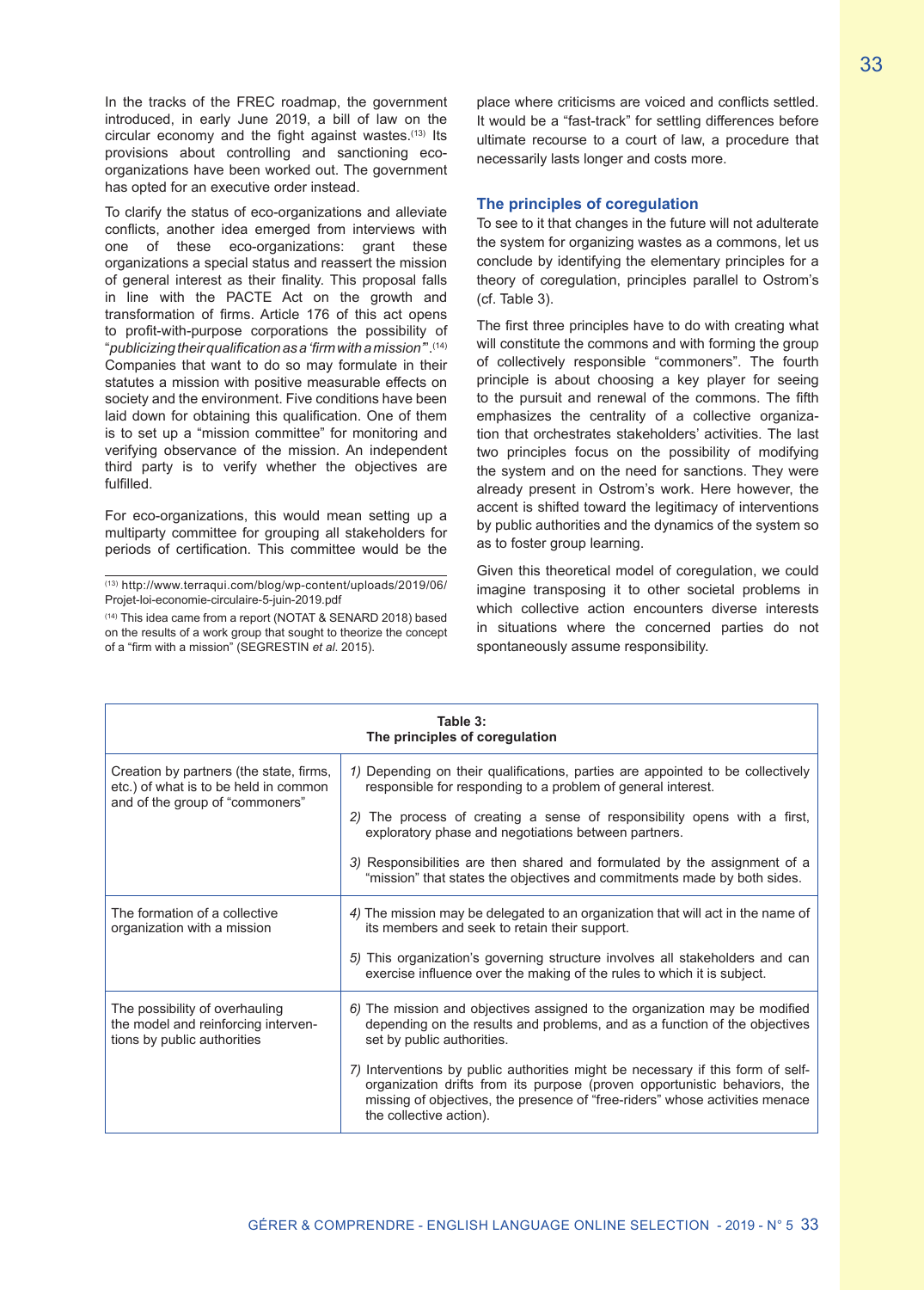# **Conclusion**

Thanks to the analogy with the commons, we see that considering wastes as a potential resource to be tapped implies setting up a collective governing structure grounded on shared rules. What is special about wastes as a (potential) commons is that there are no "natural commoners" ready to address the problem of wastes. The state has to create this "community" by holding producers responsible for the products they have brought to market once these products reach the end of their life cycle. Since producers have not been able to act on their own, eco-organizations are there for the followup. As responsibility has thus been transferred, the missions assigned to ecoorganizations have expanded. We now expect these organizations to move beyond managing the end of product life cycles and toward fostering innovation so as to turn wastes into resources while taking responsibility for distributing the value thus created among the companies belonging to EPR groupings.

Despite the increasing qualifications and competence of eco-organizations, the state should not withdraw from this sector. On the contrary, even though the EPR principle has significantly affected waste collection and processing, changes are still needed to provide more incentives on the individual level and more solidarity on the collective level. The literature on the commons has revealed the need for both graduated sanctions and procedures for a fast, low-cost settlement of conflicts. The state's role is to supervise, monitor, control and modify the terms of service that define the mission of this commons.

Unlike a traditional commons outside the state and the marketplace, wastes as a commons is based on a form of coregulation between public authorities and ecoorganizations. In this mixed form, the state tries to make private parties responsible through an evolving institutional framework of regulations and negotiations where economic agents may freely propose new solutions. This coregulation relies on the synergy set off by making these agents responsible through continual interactions with state authorities. This mixed model is intended to stimulate a collective action that, based more on cooperation than competition, will create value.

Thanks to this model, we imagine a new type of commons as a policy technique for government, as an original sort of state interventionism in line with the principles enumerated. This model has characteristics that make it worthy of consideration for managing other complex problems, when classical forms of regulation are unable to generate an innovative collective action organized around ambitious societal objectives.

## References

ADEME (2014) "Indicateurs de suivi de la filière Déchets d'Équipements Électriques et Électroniques Ménagers", June (Paris: Ministère de la Transition Écologique).

ADEME (2016) "Équipements électriques et électroniques: synthèse. Données de 2015" (Paris: Ministère de la Transition Écologique).

ADEME (2017) "Synthèse annuelle, é́quipements électriques et électroniques, données 2016", 13p (Angers: ADEME), available at http://docplayer.fr/89297174-Equipements-electriques-et-electroniques-synthese.html.

AGGERI F. (2000) "Les politiques d'environnement comme politiques de l'innovation", *Gérer et Comprendre*, 60, June, pp. 31-43.

BERTHET E. (2013) *Contribution à une théorie de la conception des agroécosystèmes*: *Fonds écologique et inconnu commun*, doctoral dissertation, École Nationale Supérieure des Mines de Paris.

CORDONNIER L. (2012) "Éclairages sur la notion de biens communs", 8p., available via http://base.socioeco.org/docs/ laurent-bc-v2.pdf.

CORIAT B. (2015) Editor of *Le retour des communs. La Crise de l'idéologie propriétaire* (Paris: Éditions Les Liens Qui Libèrent).

DARDOT P. & LAVAL C. (2015) *Commun. Essai sur la révolution au XXIe siècle* (Paris: La Découverte).

ÉCO-SYSTÈMES (2017) *Rapport Développement Durable*.

EUROPEAN COMMISSION (2017) *WEEE Compliance Promotion Exercise: Final Report*. December, reference 07.0201/2016/737282/ETI/ENV B.3, 367p., available at https://op.europa.eu/en/publication-detail/-/publication/

09c7215a-49c5-11e8-be1d-01aa75ed71a1/language-en.

FOURNIER V. (2013) "Commoning: On the social organization of the commons", *M@n@gement*, *16*(4), pp. 433-453.

GELDRON A. (2016) "Métaux stratégiques. La mine urbaine française", *Responsabilité & environnement*, 82, January, pp. 64-73.

HARDIN G. (1968) "The tragedy of the commons", *Science*, 162, pp. 1243-1248, available at https://science.sciencemag.org/ content/162/3859/1243.

LEYRONAS S. & BAMBRIDGE T. (2018) "Communs et développement. Une approche renouvelée face aux défis mondiaux" *Revue internationale des études du développement*, 233, pp. 11-29.

MÉROT A.S. (2014) *Gouvernance et développement durable. Le cas de la responsabilité élargie du producteur dans la filière de gestion des déchets des équipements électriques et électroniques*, doctoral dissertation, Grenoble University.

MINISTÈRE DE LA TRANSTION ÉCOLOGIQUE (2018) "50 mesures pour une économie circulaire", April, available at

https://www.ecologie.gouv.fr/feuille-route-economie-circulairefrec.

MICHEAUX H. (2017) *Le retour du commun au cœur de l'action collective. Le cas de la responsabilité élargie du producteur comme processus de responsabilisation et de co-régulation*, doctoral dissertation, École Nationale Supérieure des Mines de Paris.

MONSEIGNE A. (2016) "Faire monde commun. Du discours à l'acte", *Recherches en communications*, 42.

NOTAT N. & SENARD J.D. (2018) *L'entreprise, objet d'intérêt collectif*, a report to the ministers of the Environmental Transition, of Justice, of the Economy and Finance, and of Labor, 123p. available via https://minefi.hosting.augure.com/Augure\_Minefi/r/ ContenuEnLigne/Download?id=FAA5CFBA-6EF5-4FDF-82D8-B46443BDB61B&filename=entreprise\_objet\_interet\_collectif.pdf.